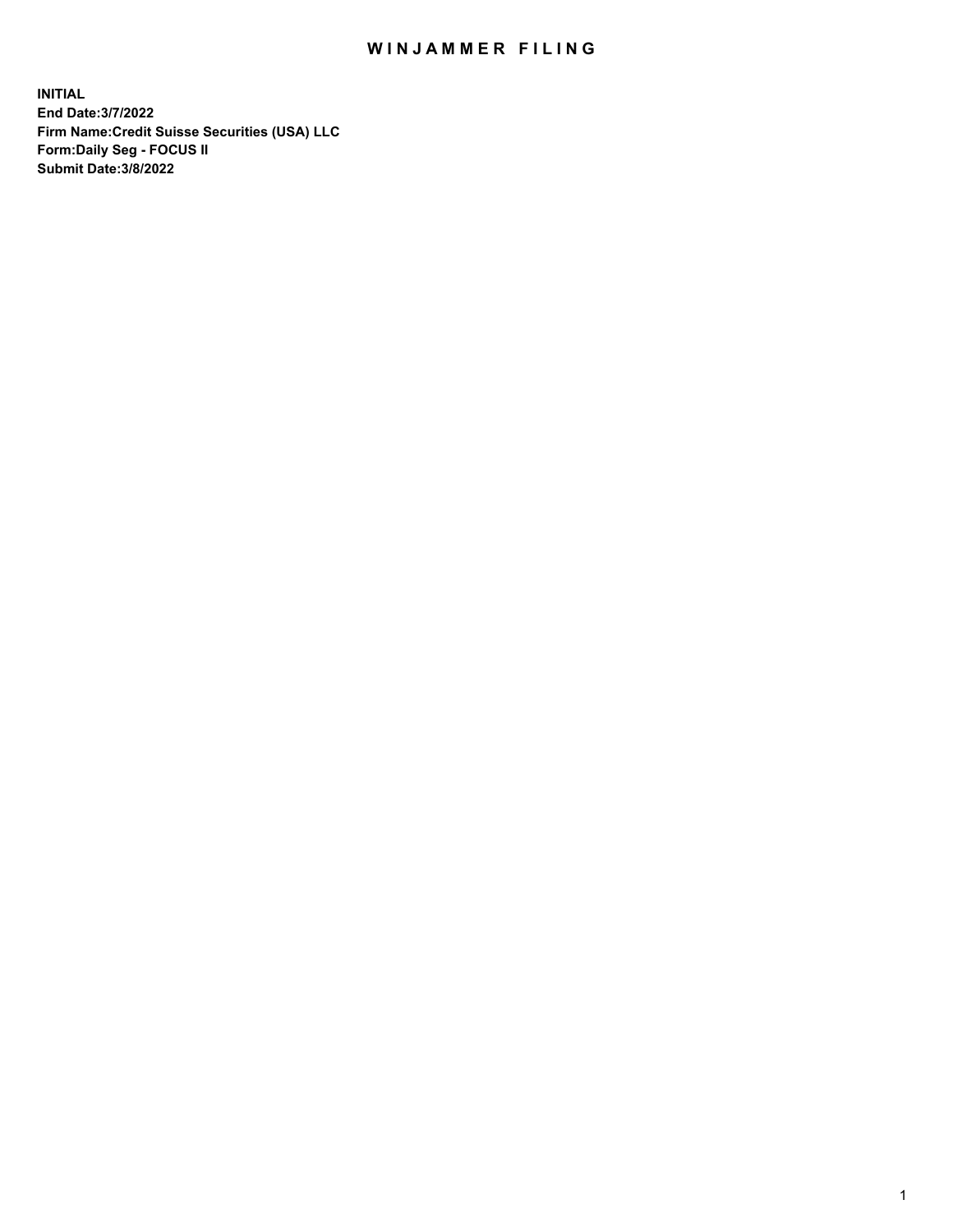**INITIAL** 

## **End Date:3/7/2022 Firm Name:Credit Suisse Securities (USA) LLC Form:Daily Seg - FOCUS II Submit Date:3/8/2022**

## **Daily Segregation - Cover Page**

| Name of Company<br><b>Contact Name</b>                                                                                                                                                                                                                                                                                         | <b>Credit Suisse Securities (USA)</b><br><b>LLC</b><br><b>Alexander Baptiste</b> |
|--------------------------------------------------------------------------------------------------------------------------------------------------------------------------------------------------------------------------------------------------------------------------------------------------------------------------------|----------------------------------------------------------------------------------|
| <b>Contact Phone Number</b>                                                                                                                                                                                                                                                                                                    | 919-994-6223                                                                     |
| <b>Contact Email Address</b>                                                                                                                                                                                                                                                                                                   | alexander.baptiste@credit-suiss<br>e.com                                         |
| FCM's Customer Segregated Funds Residual Interest Target (choose one):<br>a. Minimum dollar amount: ; or<br>b. Minimum percentage of customer segregated funds required:% ; or<br>c. Dollar amount range between: and; or<br>d. Percentage range of customer segregated funds required between:% and%.                         | $\frac{\frac{0}{5}}{\frac{0}{0}}$<br>00                                          |
| FCM's Customer Secured Amount Funds Residual Interest Target (choose one):<br>a. Minimum dollar amount: ; or<br>b. Minimum percentage of customer secured funds required:%; or<br>c. Dollar amount range between: and; or<br>d. Percentage range of customer secured funds required between:% and%.                            | $\frac{0}{5}$<br>0 <sub>0</sub><br>0 <sub>0</sub>                                |
| FCM's Cleared Swaps Customer Collateral Residual Interest Target (choose one):<br>a. Minimum dollar amount: ; or<br>b. Minimum percentage of cleared swaps customer collateral required:% ; or<br>c. Dollar amount range between: and; or<br>d. Percentage range of cleared swaps customer collateral required between:% and%. | <u>0</u><br>$\overline{5}$<br>$\underline{0}$ $\underline{0}$<br>00              |

Attach supporting documents CH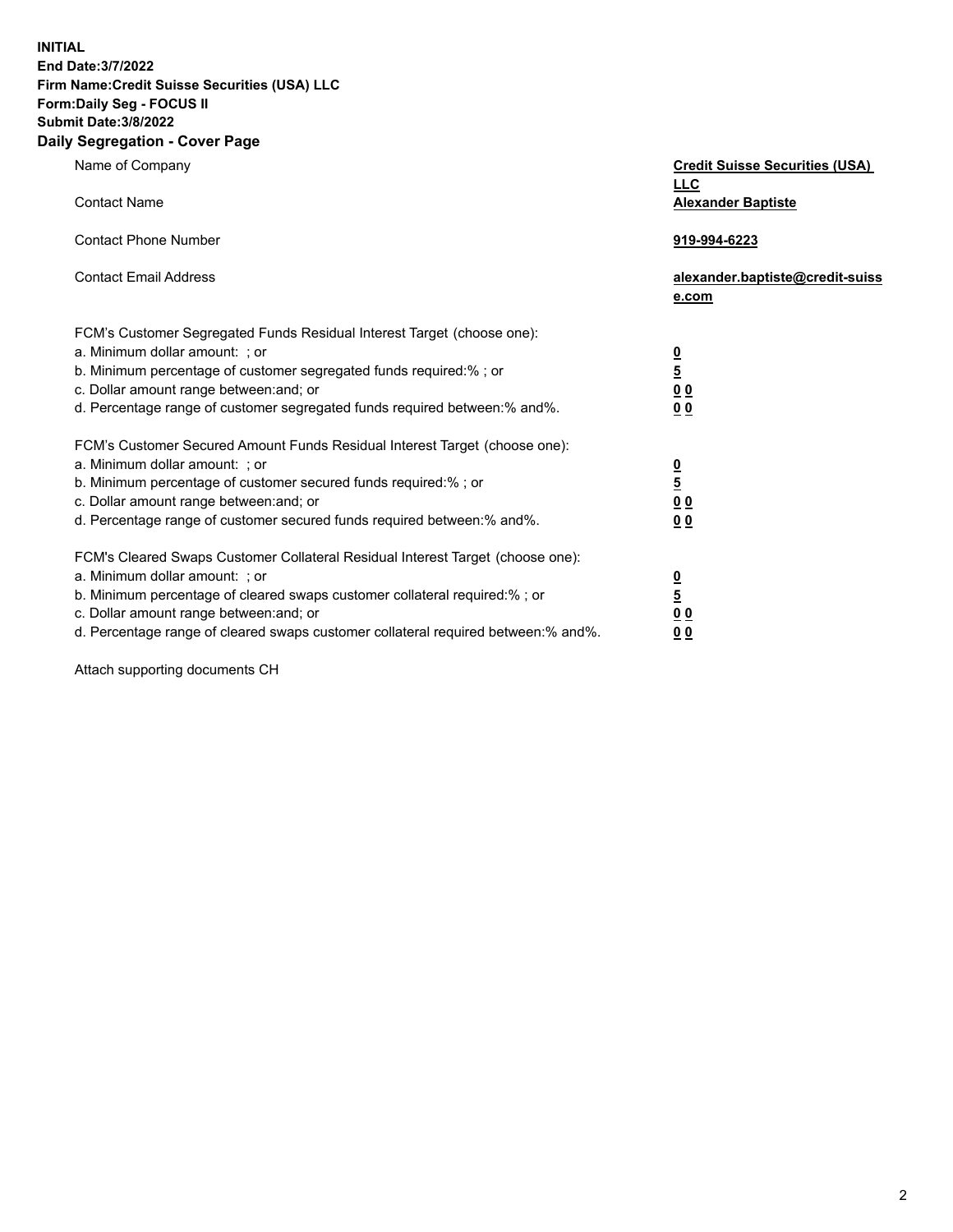**INITIAL End Date:3/7/2022 Firm Name:Credit Suisse Securities (USA) LLC Form:Daily Seg - FOCUS II Submit Date:3/8/2022** 

## **Daily Segregation - Secured Amounts**

|     | Foreign Futures and Foreign Options Secured Amounts                                         |                                   |
|-----|---------------------------------------------------------------------------------------------|-----------------------------------|
|     | Amount required to be set aside pursuant to law, rule or regulation of a foreign            | $0$ [7305]                        |
|     | government or a rule of a self-regulatory organization authorized thereunder                |                                   |
| 1.  | Net ledger balance - Foreign Futures and Foreign Option Trading - All Customers             |                                   |
|     | A. Cash                                                                                     | 1,660,482,878 [7315]              |
|     | B. Securities (at market)                                                                   | 98,157,381 [7317]                 |
| 2.  | Net unrealized profit (loss) in open futures contracts traded on a foreign board of trade   | 428,268,226 [7325]                |
| 3.  | Exchange traded options                                                                     |                                   |
|     | a. Market value of open option contracts purchased on a foreign board of trade              | 13,252,026 [7335]                 |
|     | b. Market value of open contracts granted (sold) on a foreign board of trade                | $-1,915,608$ [7337]               |
| 4.  | Net equity (deficit) (add lines 1. 2. and 3.)                                               | 2,198,244,903 [7345]              |
| 5.  | Account liquidating to a deficit and account with a debit balances - gross amount           | 19,220,676 [7351]                 |
|     | Less: amount offset by customer owned securities                                            | -18,777,253 [7352]443,423 [7354]  |
| 6.  | Amount required to be set aside as the secured amount - Net Liquidating Equity              | 2,198,688,326 [7355]              |
|     | Method (add lines 4 and 5)                                                                  |                                   |
| 7.  | Greater of amount required to be set aside pursuant to foreign jurisdiction (above) or line | 2,198,688,326 [7360]              |
|     | 6.                                                                                          |                                   |
|     | FUNDS DEPOSITED IN SEPARATE REGULATION 30.7 ACCOUNTS                                        |                                   |
| 1.  | Cash in banks                                                                               |                                   |
|     | A. Banks located in the United States                                                       | 760,322,001 [7500]                |
|     | B. Other banks qualified under Regulation 30.7                                              | 1,091,788,569 [7520]1,852,110,570 |
|     |                                                                                             | [7530]                            |
| 2.  | Securities                                                                                  |                                   |
|     | A. In safekeeping with banks located in the United States                                   | 98,157,381 [7540]                 |
|     | B. In safekeeping with other banks qualified under Regulation 30.7                          | 0 [7560]98,157,381 [7570]         |
| 3.  | Equities with registered futures commission merchants                                       |                                   |
|     | A. Cash                                                                                     | $0$ [7580]                        |
|     | <b>B.</b> Securities                                                                        | $0$ [7590]                        |
|     | C. Unrealized gain (loss) on open futures contracts                                         | $Q$ [7600]                        |
|     | D. Value of long option contracts                                                           | $0$ [7610]                        |
|     | E. Value of short option contracts                                                          | 0 [7615]0 [7620]                  |
| 4.  | Amounts held by clearing organizations of foreign boards of trade                           |                                   |
|     | A. Cash                                                                                     | $0$ [7640]                        |
|     | <b>B.</b> Securities                                                                        | $0$ [7650]                        |
|     | C. Amount due to (from) clearing organization - daily variation                             | $0$ [7660]                        |
|     | D. Value of long option contracts                                                           | $0$ [7670]                        |
|     | E. Value of short option contracts                                                          | 0 [7675]0 [7680]                  |
| 5.  | Amounts held by members of foreign boards of trade                                          |                                   |
|     | A. Cash                                                                                     | 1,163,517,825 [7700]              |
|     | <b>B.</b> Securities                                                                        | $0$ [7710]                        |
|     | C. Unrealized gain (loss) on open futures contracts                                         | 341,634,732 [7720]                |
|     | D. Value of long option contracts                                                           | 13,252,026 [7730]                 |
|     | E. Value of short option contracts                                                          | -1,915,608 [7735]1,516,488,975    |
|     |                                                                                             | [7740]                            |
| 6.  | Amounts with other depositories designated by a foreign board of trade                      | $0$ [7760]                        |
| 7.  | Segregated funds on hand                                                                    | $0$ [7765]                        |
| 8.  | Total funds in separate section 30.7 accounts                                               | 3,466,756,926 [7770]              |
| 9.  | Excess (deficiency) Set Aside for Secured Amount (subtract line 7 Secured Statement         | 1,268,068,600 [7380]              |
| 10. | Page 1 from Line 8)                                                                         |                                   |
| 11. | Management Target Amount for Excess funds in separate section 30.7 accounts                 | 109,934,416 [7780]                |
|     | Excess (deficiency) funds in separate 30.7 accounts over (under) Management Target          | 1,158,134,184 [7785]              |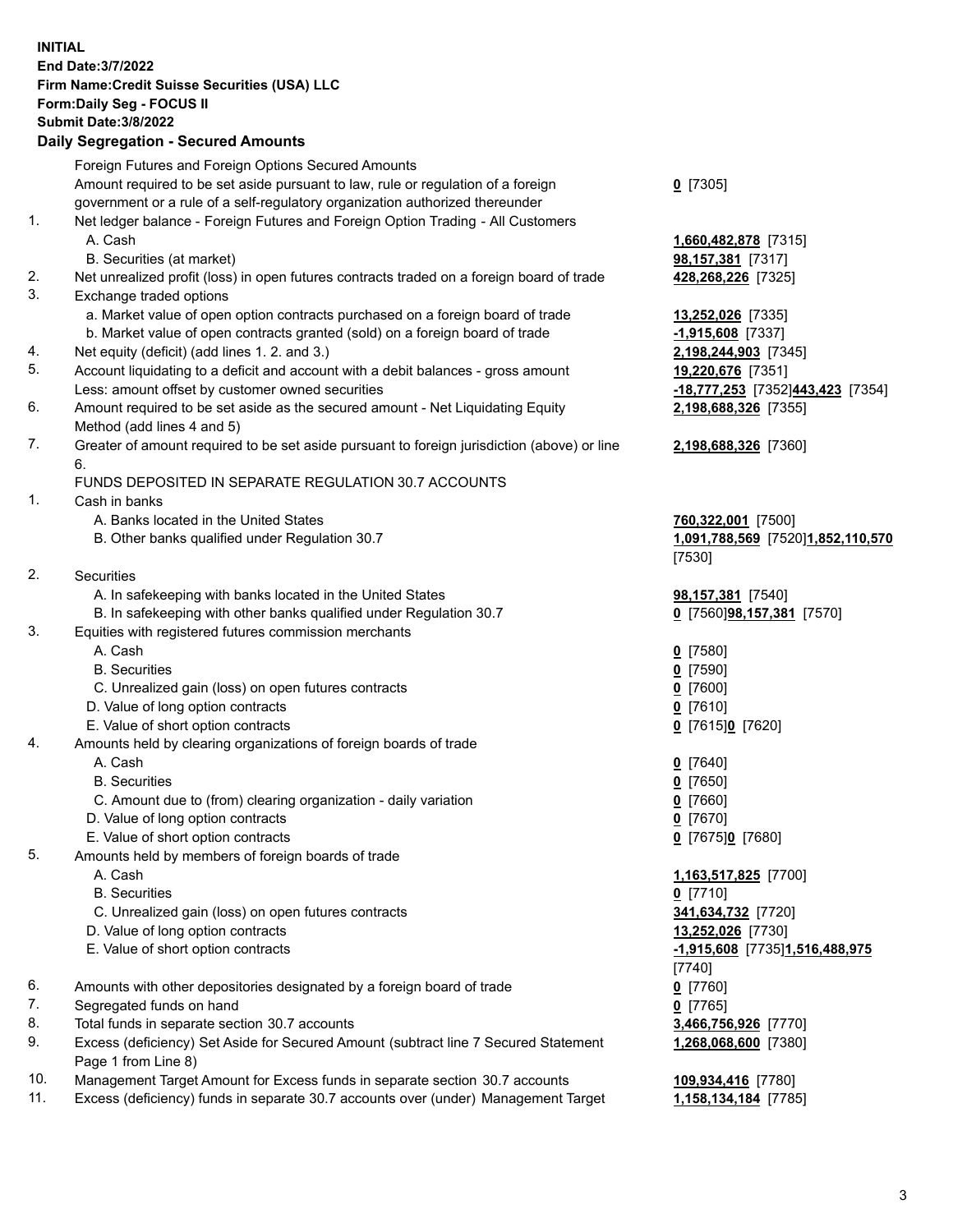| <b>INITIAL</b> |                                                                                     |                                 |
|----------------|-------------------------------------------------------------------------------------|---------------------------------|
|                | End Date: 3/7/2022                                                                  |                                 |
|                | Firm Name: Credit Suisse Securities (USA) LLC                                       |                                 |
|                | Form: Daily Seg - FOCUS II                                                          |                                 |
|                | <b>Submit Date: 3/8/2022</b>                                                        |                                 |
|                | Daily Segregation - Segregation Statement                                           |                                 |
|                | SEGREGATION REQUIREMENTS(Section 4d(2) of the CEAct)                                |                                 |
| 1.             | Net ledger balance                                                                  |                                 |
|                | A. Cash                                                                             | <b>937,012,546</b> [7010]       |
|                | B. Securities (at market)                                                           | 606,902,354 [7020]              |
| 2.             | Net unrealized profit (loss) in open futures contracts traded on a contract market  | 369,755,155 [7030]              |
| 3.             | Exchange traded options                                                             |                                 |
|                | A. Add market value of open option contracts purchased on a contract market         | 203,703,535 [7032]              |
|                | B. Deduct market value of open option contracts granted (sold) on a contract market | -163,668,350 [7033]             |
| 4.             | Net equity (deficit) (add lines 1, 2 and 3)                                         | 1,953,705,240 [7040]            |
| 5.             | Accounts liquidating to a deficit and accounts with                                 |                                 |
|                | debit balances - gross amount                                                       | <b>20,122,536</b> [7045]        |
|                | Less: amount offset by customer securities                                          | -20,040,045 [7047]82,491 [7050] |
| 6.             | Amount required to be segregated (add lines 4 and 5)                                | 1,953,787,731 [7060]            |
|                | FUNDS IN SEGREGATED ACCOUNTS                                                        |                                 |
| 7.             | Deposited in segregated funds bank accounts                                         |                                 |
|                | A. Cash                                                                             | 532,767,191 [7070]              |
|                | B. Securities representing investments of customers' funds (at market)              | $0$ [7080]                      |
|                | C. Securities held for particular customers or option customers in lieu of cash (at | 460,974,854 [7090]              |
|                | market)                                                                             |                                 |
| 8.             | Margins on deposit with derivatives clearing organizations of contract markets      |                                 |
|                | A. Cash                                                                             | 911,377,858 [7100]              |
|                | B. Securities representing investments of customers' funds (at market)              | $0$ [7110]                      |
|                | C. Securities held for particular customers or option customers in lieu of cash (at | 145,927,500 [7120]              |
|                | market)                                                                             |                                 |
| 9.             | Net settlement from (to) derivatives clearing organizations of contract markets     | 44,700,740 [7130]               |
| 10.            | Exchange traded options                                                             |                                 |
|                | A. Value of open long option contracts                                              | 203,703,535 [7132]              |
|                | B. Value of open short option contracts                                             | -163,668,350 [7133]             |
| 11.            | Net equities with other FCMs                                                        |                                 |
|                | A. Net liquidating equity                                                           | 154,221 [7140]                  |
|                | B. Securities representing investments of customers' funds (at market)              | $Q$ [7160]                      |
|                | C. Securities held for particular customers or option customers in lieu of cash (at | $0$ [7170]                      |
|                | market)                                                                             |                                 |
| 12.            | Segregated funds on hand                                                            | $0$ [7150]                      |
| 13.            | Total amount in segregation (add lines 7 through 12)                                | 2,135,937,549 [7180]            |
| 14.            | Excess (deficiency) funds in segregation (subtract line 6 from line 13)             | 182,149,818 [7190]              |
| 15.            | Management Target Amount for Excess funds in segregation                            | 97,689,387 [7194]               |
| 16.            | Excess (deficiency) funds in segregation over (under) Management Target Amount      | 84,460,431 [7198]               |
|                | Excess                                                                              |                                 |